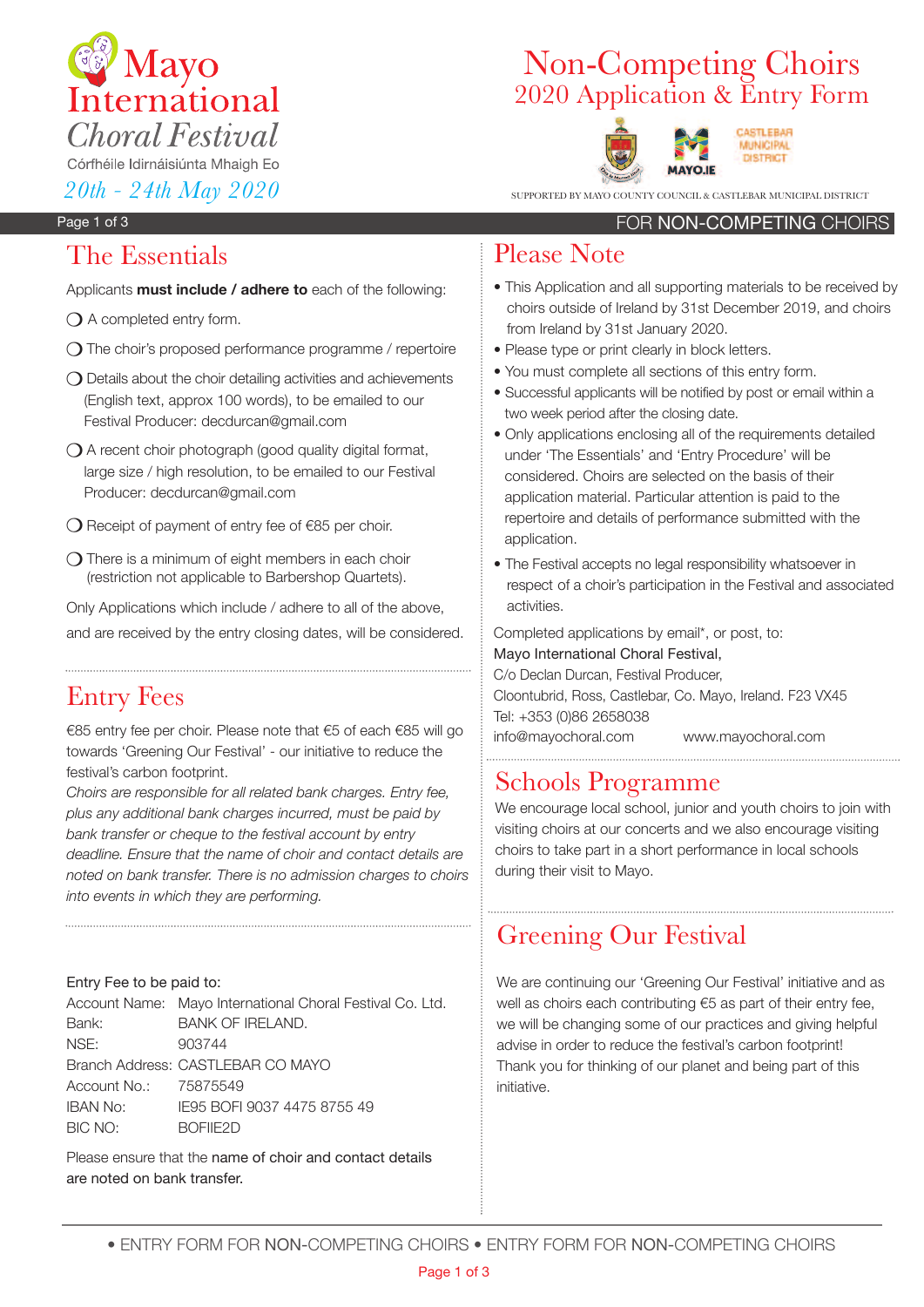FOR NON-COMPETING CHOIRS

#### Page 2 of 3

## Rules & Guidelines

#### **General Rules and Guidelines**

- 2. Closing date for receipt of completed applications from International choirs is 31st December, 2019 and for Choirs from Ireland 31st Jan. 2020.
- 6. The organising committee accepts no legal responsibility whatsoever in respect of anything pertaining to a choir's participation in the festival and it's associated activities.
- 7. The festival accepts no responsibility or liability for accommodation and subsistence costs incurred by the choir, or any expense incurred by any choir member, leader, organiser and / or choir party guest, participating in festival.
- 8. Entry fee (less any bank charges) will be refunded if a choir is not selected.
- 9. A selected choir that withdraws from the *Festival*, is not entitled to a refund of the entry fee.
- 10. The festival accepts no responsibility for any action taken by publishers against choirs who perform music that has been reproduced illegally.
- 11. Participation in the festival implies acceptance of all the rules and regulations as outlined, and changes that may occur.
- 12. All non-competing choirs / groups should have a minimum of 4 voices.
- 13. All details subject to change.
- 14. The organising committee reserves the right to change the order of advertised events at their discretion.
- 15. The printers, designers, web and social media content managers and any organising committee working on behalf of / engaged by Mayo International Choral Festival, accept no responsibility for changes, errors, or ommissions contained in the festival print, signage, electronic / internet or video / verbal / audio promotions.
- 18. International choirs may be requested to attend and perform at the Gala concert as our guests, and at a rehearsal for same.
- 21. It is understood that the choir is encouraged to take part in events that will ensure that the choir and the public audiences will have a rewarding time.

#### **Entry Procedure**

Complete the application form, with supporting documentation / items and email or post to the Festival Producer.

*Only applications enclosing all of the requirements detailed under 'The Essentials' (on entry form) will be considered.*

*Choirs are selected on the basis of their application material. Particular attention is paid to the repertoire.*

A separate entry form is required for competing choirs - please download from www.mayochoral.com

Choirs bring their own keyboards for practice/warm-up. In exceptional cases arrangements for hire of keyboard can be made locally, for overseas choirs. Notice must be given on festival entry form. There may be a hire cost involved.

Successful applicants will be notified by email during the two-week period after the final closing date.

It is a condition that International choirs have relevant documentation by the closing date in order that entry is approved.

### Special Accommodation Rates

Our participating hotels and accommodation providers are offering special rates for choirs coming to our Festival for stays of more than one night.

It is hoped that choirs will allow a few days to travel around the County and also perform at various locations like Knock Basilica and historic Ballintubber Abbey, and also to participate in Festival Concerts during the week in the Mayo towns.

#### **Eligibility**

- 1. Each choir must be established as a choir for at least one calendar or one academic year (September to May) prior to the festival.
- 3. All members of a choir, except the Musical Director and accompanist, must be amateurs (i.e. do not earn their main livelihood as singers).

#### **Travel, Accommodation and Subsistence**

General: The festival does not contribute to a choir's travel, accommodation or subsistence costs. Participating choirs and guests are responsible for payment of same. The festival is not responsible for any booking issues or otherwise that arise, at any time. Nor is the festival committee, or representatives acting on committee authority, responsible for any issues arising from the hire / engaging of services / suppliers recommended by the committee or representatives of same. Accommodation: Participating hotels and accommodation providers are offering special rates for festival choirs. Please mention that you are part of the festival when enquiring / booking accommodation. Early booking advisable.

**Transport:** There is limited public transport in Mayo. Once our programme is announced in early March, or schedule announced, choirs are strongly advised to check in advance if they need transport during their visit. While the festival does not book, or pay for, transport, we will assist with providing information about reputable coach and taxi providers with reasonable rates. Depending on a choir's accommodation and venue locations, transport may be necessary for travel to evening concerts (various towns), and/or to and between competition venues (all in the one town), taking into consideration the distance between each competition venue, the times of performances, and the unpredictable weather at this time of year.

#### **Broadcasting, Recording and Photographic Rights**

All participating choirs agree that: Any performance during the festival may be photographed, broadcast live and / or recorded for subsequent reproduction and / or broadcast on radio / television / internet by the festival, without payment. Recordings, visual or audio, can be made only with the written permission of the festival committee or Producer. The festival shall be entitled to possession of any such recording and to reproduce any such recording to sell, let for hire, offer or exposure for sale or hire, distribute or otherwise dispose of in any manner as it sees fit. All broadcasting and photographic rights to any performance at the festival shall belong to the festival which will be free to dispose of or utilise them as it sees fit. Choir photographs and information text given by the choir to the committee, prior to the festival may be used for promotion opportunities. It is the understanding of the festival that any photographs/promotional materials containing persons under the age of 18 years, are provided with parental concent of the individuals in the photograph. By completing this entry form, each choir and choir member waives all performance fee rights, and the right to any mechanical copyright fees where the choir is recorded, and any of those tracks may be used on any subsequent CD or DVD whether promotional or for sale to the general public.

#### **Competing Choirs Participation**

Competing choirs are also welcome to attend and perform at the festival. See separate application form for same:

www.mayochoral.com or contact the Festival Office.

Tel: +353 (0)94 90 2 30 40

info@mayochoral.com www.mayochoral.com

#### Touring outside of festival dates?

Some choirs who are unable to visit during the Festival dates and would like to come to Mayo at a different time of the year can also avail of our assistance. The Festival committee will assist with arrangements and performances / concerts during their visit.